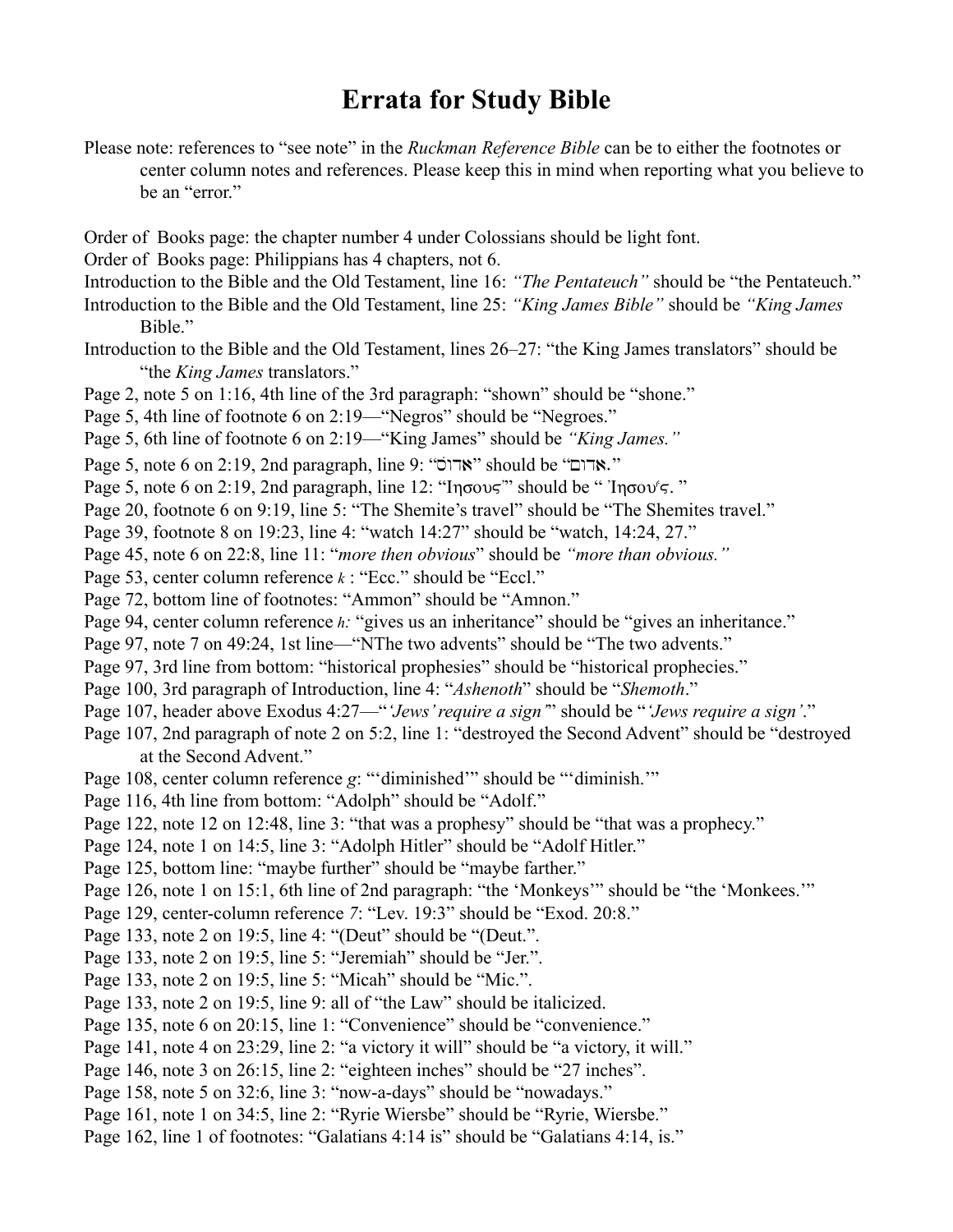- Page 184, note 1 on 8:2, lines 5–6: "vs. 7" should be "vss. 7,13."
- Page 189, bottom line: Remove lines from "expressions" and "where."
- Page 210, note 2 on 23:24, line 3: "Hoshanna" should be "Hashanah."
- Page 210, note 2 on 23:24, line 4: "Hoshanna" should be "Hashanah."
- Page 241, line 4 of note 5 on 11:26—"them are wrong" should be "them were wrong."
- Page 269, note 1 on 29:1, line 2: *"Hashannah"* should be *"Hashanah."*
- Page 276, 2nd line from bottom: italicize the whole word *"concordat."*
- Page 300, footnote 4 on 10:17, line 2: "This is *Him"* should be "This is *He."*
- Page 303, 2nd line from bottom: "Bramha" should be "Brahma."
- Page 303, bottom two lines: the ellipses should all be on one line.
- Page 312, note 3 on 18:15, paragraph 3, line 3: "Mohammad Ali" should be "Muhammad Ali."
- Page 317, note 1 on 22:5, last line: "see notes under 1 Timothy 2:9" should be "see 1 TImothy 2:9."
- Page 319, line 2 of the footnotes: "the Jehovah's Witnesses use" should be "the Jehovah's Witnesses' use."
- Page 320, center column reference *b* for Deuteronomy 24:5—"expresson" should be "expression."
- Page 325, bottom line: "*75% negative* you" should be "*75% negative,* you."
- Page 328, text of Deuteronomy 28:52—first superscript 7 should be eliminated.
- Page 329, note 12 on 28:68, line 1: "*Adolph Eichmann"* should be "Adolf Eichmann."
- Page 357, 1st line of footnote 1 on 11:6—"*beastiality"* should be *"bestiality."*
- Page 362: center column reference reference *a* should be next to verse 14.
- Page 380: verse locater at right hand top of page should be 2:19.
- Page 381: verse locater at left hand top of page should be 2:20.
- Page 381, note 1 on 3:2, line 4: "'Chief in Command'" should be"Commander-in-Chief'."
- Page 381: verse locater at right hand top of page should be 3:12.
- Page 382: verse locater at left hand top of page should be 3:13.
- Page 382, note 2 on 3:22, 3rd paragraph, line 5: "and comments" should be ", 17:17; Eph. 5:26."
- Page 383, paragraph header under chapter 4: "*the judgeship Deborah"* should be "*the judgeship of Deborah.*"
- Page 389, verse 3: superscript <sup>1</sup> should be at the end of the verse.
- Page 389, note 1 on 7:3, line 2: "22,000" should be "10,000."
- Page 399, 6th line from bottom: "'lallapaloosa'" should be "'lollapalooza'."
- Page 399, line 4 of footnotes: "*alibing*" should be "*alibiing*."
- Page 419, center column reference *a*: "the past tense of drank" should be "the past perfect tense of drink."
- Page 431: verse locater at right hand top of page should be 8:8.
- Page 432: verse locater at left hand top of page should be 8:9.
- Page 432, verse 11: superscript<sup>2</sup> should be behind "He."
- Page 432, note 2 on 8:11, lines 1–2: "appear twenty-two times. Saul is" should read "refer 21 times to Saul as."
- Page 437: center column reference *j* of Chapter 12 should be moved to top of page 438 near superscript in verse 11.
- Page 446, 1 Samuel 17:1–"gathered to" should be "gathered to-".
- Page 447, note 2 on 17:26, line 5: "*prosylete"* should be "*proselyte.*"
- Page 453, center column reference *a*: "the new" should be **"the new moon."**
- Page 464, note 1 on 28:3, line 3: "This lightbulb" should be "This lightbulb-".
- Page 465, 1 Samuel 29:1, line 1 of text: "to" should be "to-".
- Page 470, note 4 on 1:26, line 4: "Mollenkot" should be "Mollenkott."
- Page 479, 3rd line from bottom: "Jean" should be "Jeane."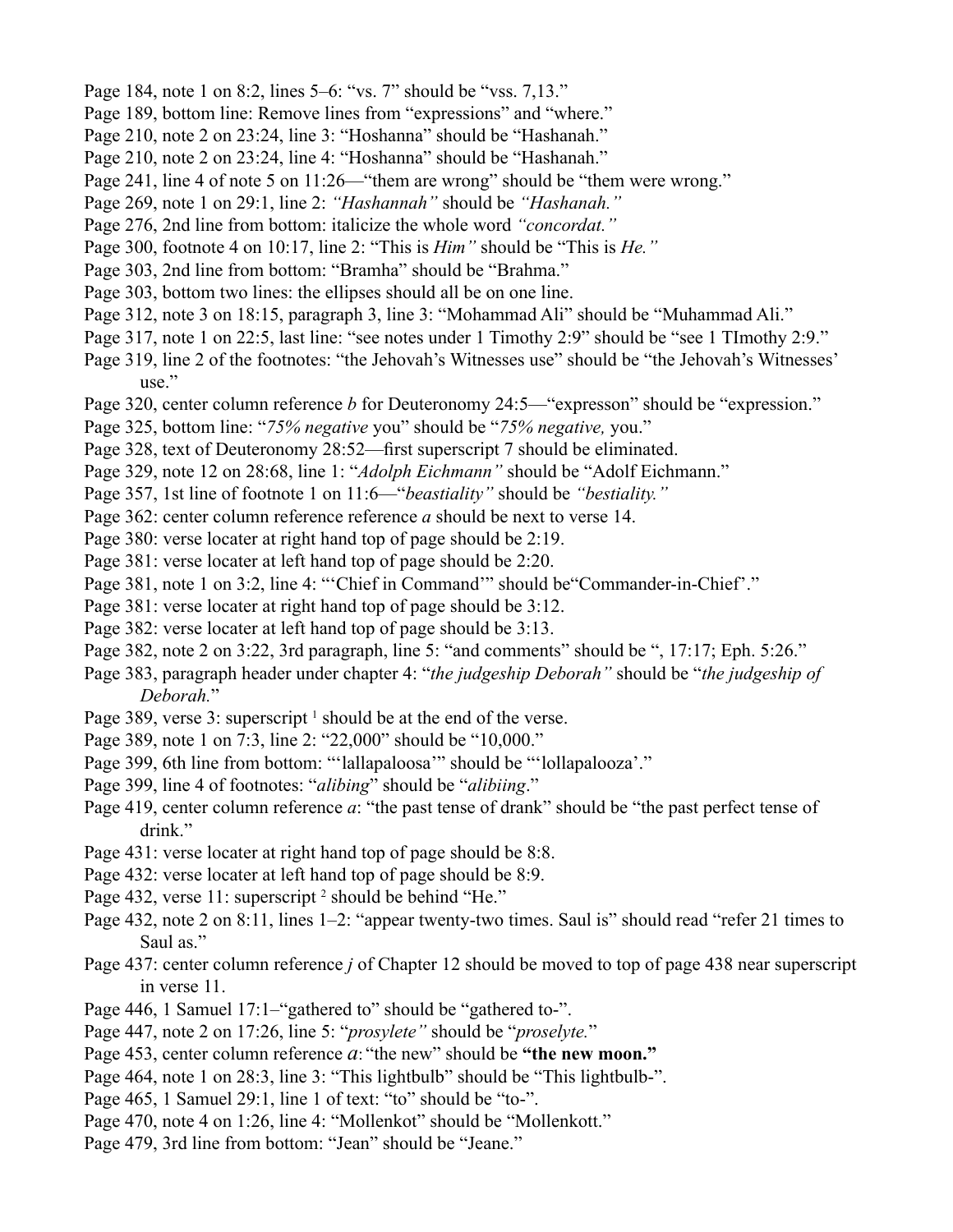- Page 479, 2nd line from bottom: "year 2008," should be "year 2008".
- Page 488, 3rd line from bottom: "verse 1, is" should be "verse 1 is".
- Page 491, note 4 on 15:27, line 1: "that you" should be "you that."
- Page 508, 2nd line from bottom: ""coupe" should be ""coup'."
- Page 514, 3rd line from bottom: "Kirkegaard" should be "Kierkegaard."
- Page 525, note 7 on 8:66, line 5: "the book of Revelatoin" should be "the book of Revelation."
- Page 535, note 3 on 14:13, line 2: "Oliver Green" should be "Oliver Greene."
- Page 538, line 1 of footnotes: "16:7 should be  $(16:7)$ .
- Page 560, center column reference *g*: "vs. 32" should be "vs. 33."
- Page 569, the header of Chapter 13: "*Judah"* should be "*Israel."*
- Page 641, 2nd line from bottom: "foward" should be "forward."
- Page 663, lines 1-3 should read: "Verses 20–26 are the preparation for the greatest Passover ever kept in Israel (2 Chron. 30:20–26), but it did not match the one held by Josiah later. Josiah kept it in the *right month* (2 Chron. 35:18);".
- Page 667, line 1 of footnotes: "**32:8**—This" should be "1 **(32:8)** This."
- Page 672, lines 4 and 5 in footnotes: "Barth and Brunners'" should be "Barth's and Brunner's."
- Page 674: 2 Chronicles 36:6 should read "Against him came up Nebuchadnezzar king of Babylon,<sup>a</sup> and bound him in fetters, to carry him to Babylon.<sup>1</sup>"
- Page 680, center column reference *a*: "Deut. 12:5, 6" should be "Deut. 12:5–6."
- Page 694, last paragraph in Introduction, 2nd line: "Christians, will" should be "Christians will."
- Page 701, line 1 of footnotes: "Civil Right's Act" should be "Civil Rights Act."
- Page 703: verse locater at right hand top of page should be 7:43.
- Page 704: verse locater at left hand top of page should be 7:44
- Page 704, center column reference *d* should be moved to the top of the column on page 705.
- Page 714, bottom line: "'Arayan'" should be "'Aryan'".
- Page 748, line 1 of footnotes: " $2(21:7)$  should be " $(21:7)$ ."
- Page 760, line 4 of note 1 on 33:16—"alseep" should be "asleep."
- Page 765, center column: "Chapter 37" should be "Chapter 38."
- Page 765, note 1 on 38:2, line 2: "Eerdman's" should be "Eerdmans."
- Page 765, note 1 on 38:2, line 4—"75 out of 400" should be "25 out of 40."
- Page 768, line 5 of note 1 on 39:9—"racoon's tail" should be "raccoon's tail."
- Page 769, footnote **<sup>4</sup> (41:4)** should be **1(41:1).**
- Page 775, 2nd line from bottom: "Mohammed sure blew it, because" should be "Mohammed surely blew it; for".
- Page 776, 1st line of footnote: **"6:6"** should be " 1 **(6:6).**"
- Page 777: note 4 should open with "4(8:6)."
- Page 780, center column reference *c* for Psalm 12:6—"Psa. 18:30, 106:19" should be "Psa. 18:30,  $105.19$ ."
- Page 796, note 2: there should be a period (.) at the end of line 4.
- Page 803, line 1 of footnote 1 on 48:2—"*earthy Jerusalem"* should be *"earthly Jerusalem."*
- Page 808, the superscript to Psalm 58 should not be italicized.
- Page 819, footnote 6 of 74:23 should read: "Israel's enemies have increased, just as I predicted in the *Bible Believers' Commentary on Psalms,* Vol. 2 (pg. 536 of 1993 ed.). See Appendix 58."
- Page 823, note 4 on 78:68, line 2: "places" should be "place."
- Page 831, note *a* of Chapter 90: remove "91,".
- Page 834, center column reference *a* for 95:3— "יהוה" should be "יהוה".
- Page 851, header above verse 57: "n" should be "n".
- Page 883, bottom line: "Adolph Hitler" should be "Adolf Hitler."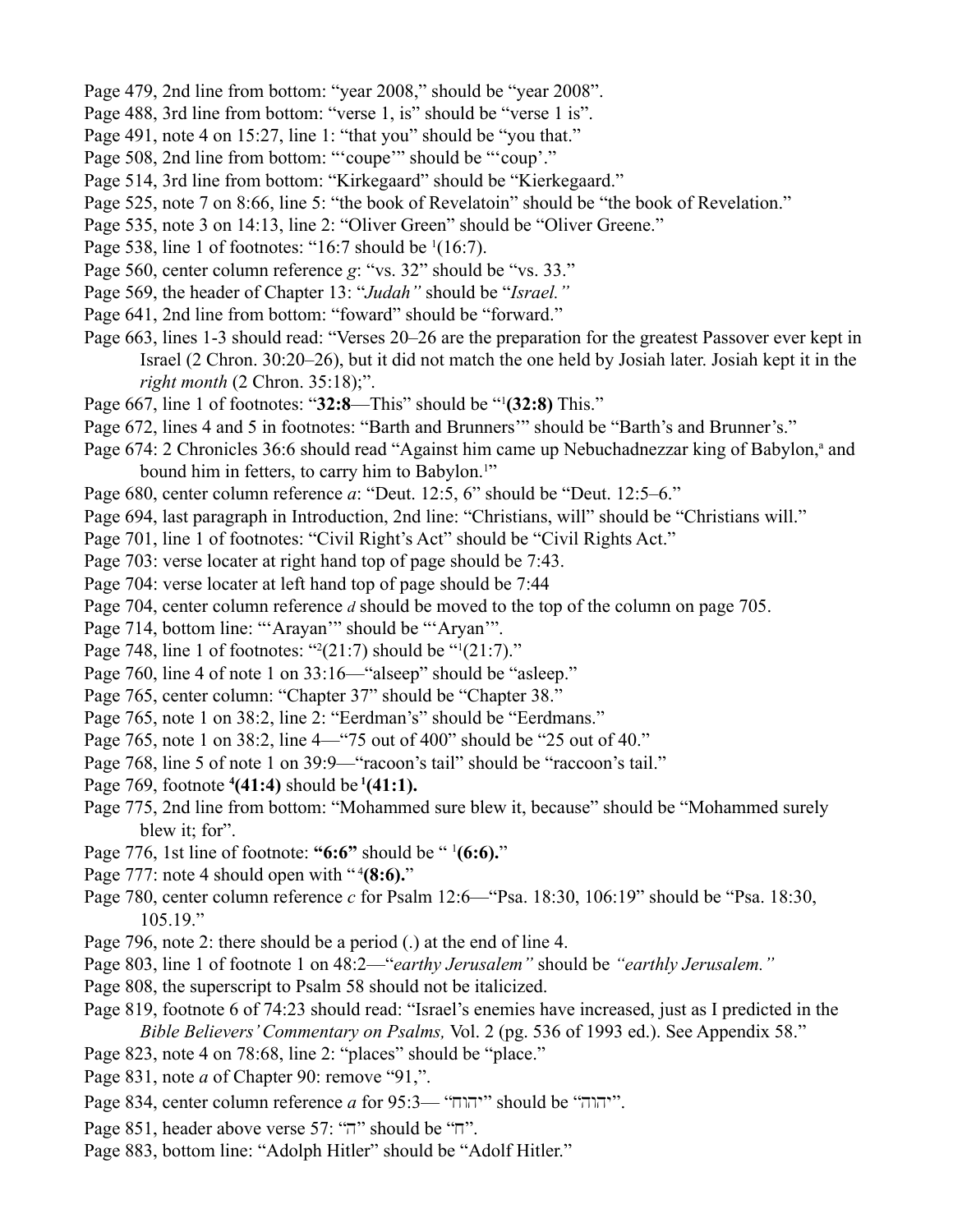- Page 890, 2nd line of footnote 2 on 25:25—"'find the Church that Christ' founded" should be "'find the Church that Christ founded.'"
- Page 895, line 1 of note 1 on 31:3—"**'Lemuel'** is *not* Solomon, for Solomon" should be **'Lemuel'** is Solomon, although'."
- Page 902, center column reference *a* for 6:10— "אדם" should be "אדם".
- Page 912, Song of Solomon 4:8, line 3 of text: "Amana," should be "Amana,!".
- Page 913: superscript <sup>1</sup> should be placed behind "withdrawn himself" in 5:6.
- Page 915, Song of Solomon 8:9, line 4 of text: "cedar." should be "cedar.<sup>2</sup>".
- Page 916, line 1 of 4th paragraph: "12,092 verses" should be "1,292 verses."
- Page 930, note 1 on 13:19, line 8: "Sadam" should be "Saddam."
- Page 957, 4th line from bottom: "66 chapters in a *King James* Bible" should be "66 books in a *King James* Bible." This will cause a slight change in the pagination of the footnotes between pages 957-958.
- Page 967, 2nd line from bottom: "prophesies" should be "prophecies."
- Pages 972-973: verse 52:7 has been adjusted so that superscript  $2$  falls on the same page as the beginning of footnote 2 on 52:7.
- Page 1016, footnote "**<sup>2</sup> (22:29)**" should be "**<sup>1</sup> (22:29).**"
- Page 1018, line 3 of footnote 3 on 23:40—"The **'everlating hills'**" should be "The **'everlasting hills'**."
- Page 1041, verse 6: superscript *a* should be moved down behind "eyes" in verse 7.
- Page 1043: verse locater at right hand top of page should be 42:5.
- Page 1044: verse locater at the left hand top of page should be 42:6.
- Page 1060, the bottom line dividing the text from the footnotes has been adjusted so that the text in the second column does not run into the footnote.
- Page 1061, 1st line of 3rd paragraph in Introduction to Lamentations: "phenomena that has never been" should be "phenomena that have never been."
- Page 1061, line 6 of Introduction: "three songs," should be "three songs (e.g., see the back cover of *God is Love,* 1996)".
- Page 1062, verse 15 should be "against me<sup>2</sup>."
- Page 1063, note 1 on 2:14, line 1: "every nation, is" should be "every nation is."
- Page 1084, 2nd line of footnote 3 on 14:10—"(Matt. 23:15); the Popes" should be "(Matt. 23:15); 2) the Popes."
- Page 1086, 5th line from bottom: "Luke 16:24" should be "Luke 15:24."
- Page 1092, 1st line of 20:1—"sev" should be "sev-."
- Page 1096, header to chapter 22: *"God's judgment aainst the sins of Jerusalem"* should be *"God's judgment against the sins of Jerusalem."*
- Page 1128, footnote "**(44:2)**" should be "**<sup>1</sup> (44:2)**."
- Page 1136, line 4 of Introduction: "*'Daniel' in the Critic's Den*" should be "*Daniel in the Critics' Den.*"
- Page 1187, 5th paragraph of Introduction, line 5: "dives" should be "dies."
- Page 1201, center column note *b*: "Jer. 20:11" should be "Jer. 10:22."
- Page 1209: there should be a line across the bottom of the text.
- Page 1211, note 1 on 2:7, line 1: "Jesus" should be "Jesu."
- Page 1211, note 1 on 2:7, line 3: "wrote 'Come" should be "wrote: 'Come."
- Page 1214, note 1 on 1:21, line 8: "Daniel" should be "Dan. 2."
- Page 1217, note 2 on 5:9, line 4: "*Pinnochio"* should be "*Pinocchio."*
- Page 1231, line 16: *"King James Bible"* should be *"King James* Bible."
- Page 1231, line 19: *"Latin Vulgate"* should be "Latin *Vulgate."*
- Page 1233, 2nd paragraph, line 1: "7,959 verses, and 181,253 words." should be "260 chapters, 7,957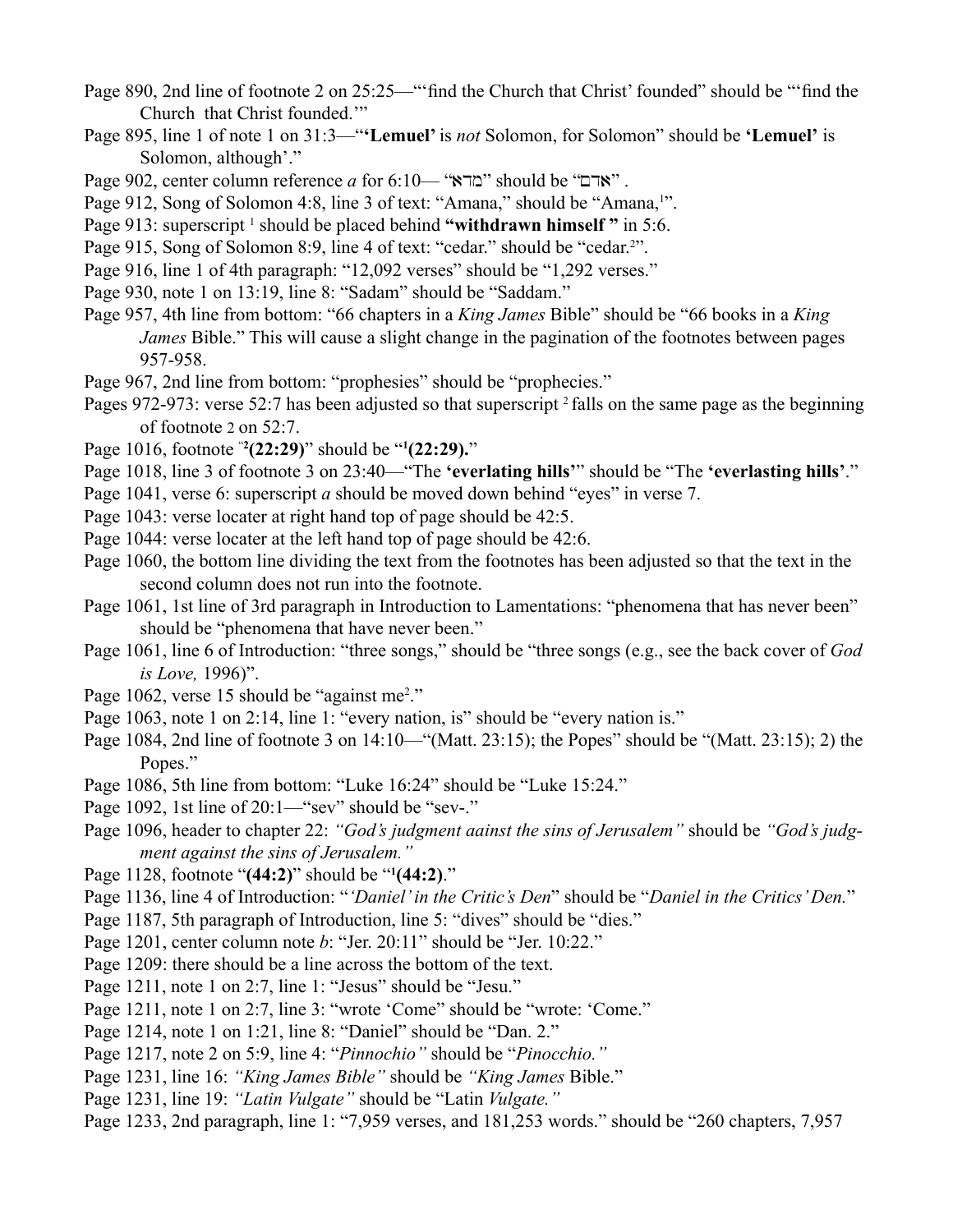verses, and 179,011 words.".

- Page 1233, 3rd paragraph, line 5: "*the Apocrypha"* should be "the *Apocrypha."*
- Page 1233, 5th paragraph, line 4: "four of the prophecies" should be "four prophecies."
- Page 1233, 5th paragraph, line 5: "four gospel accounts" should be "four Gospel accounts."
- Page 1246, footnote 1 on 7:23—There should be no close quotation marks at the end of the footnote.
- Page 1246, footnote 1 on 8:3, line 3: "bare" should be "bear."
- Page 1257, footnote 10 on 12:40, line 5: "Himelf" should be "Himself."
- Page 1260, last line of footnote 4 on 13:25—*"imitation Christains"* should be *"imitation Christians."*
- Page 1262, footnote 9 on 13:44, line 3: "Alford ia a *fool"* should be "Alford is a *fool."*
- Page 1267, footnote 6 on 16:18, line 8: "Papist" should be "Papists."
- Page 1267, 3rd line from bottom: "opporunity" should be "opportunity."
- Page 1269, Matthew 18:1, line 1 of text: "dis" should be "dis-".
- Page 1289, the header above verse 26: *"Tesament"* should be *"Testament."*
- Page 1273, note 7 on 19:24, line 8: "exagerration" should be "exaggeration."
- Page 1274, 3rd line of footnote 5 on 20:22—"beeen baptized" should be "been baptized."
- Page 1283, note 9 on 23:29, line 4: "Saducees" should be "Sadducees."
- Page 1288, note 1 on 26:2, line 5: "John 18:12" should be "John 12:12."
- Page 1311, 3rd line of footnotes: "highly-educated" should be "highly educated."
- Page 1312, 5th line of footnotes: "Saducees" should be "Sadducees."
- Page 1321, line 1 of note 1 for 14:11—"Saducees" should be "Sadducees."
- Page 1356, center column reference *q*: "Matt. 19:22" should be "Matt. 20:22."
- Page 1367, last two lines of footnote: "*does not to go Hell"* should be *"does not go to Hell."*
- Page 1377, note 8 on 23:45, line 3: "*εκλιπόντοσ*" should be "*εκλιπόντος*."
- Page 1382, 1st line of footnote 5 on 1:14— "εσκήνωσεν" should be "έσκήνωσεν."
- Page 1385, note 3 on 2:13, line 3: "three and a half years" should be "three-and-a-half years."
- Page 1387, footnote 8 on 3:29, line 3: "comments on Eph. 2:14" should be "note on Eph. 2:16."
- page 1392, note *f* on 5:25 —"John 11:26" should be "John 11:25."
- Page 1393, 1st line of footnotes: "*epeunao* (έπευνάω)" should be "*ereunao* (έρευνάω)."
- Page 1402, bottom line of footnotes: *"Bible"* should be "Bible."
- Page 1413, note 1 on 15:2, line 8: "there" should be "here."
- Page 1407, chapter 12 header: "Mark 4:3–9" should be "Mark 14:3–9."
- Page 1420, note 7 on 18:38, line 6: "*Quid sest veritas"* should be "*Quid est veritas."*
- Page 1427*,* 2nd paragraph of Introduction, line 9: "Eph. 2:17" should be "Eph. 2:16."
- Page 1433, note 2 on 3:13, line 3: "Menniger" should be "Menninger."
- Page 1433, note 2 on 3:13, line 4: "Menniger's" should be "Menninger's."
- Page 1434, line 5 of footnotes: "Menniger" should be "Menninger."
- Page 1436, center column reference *i*: "boldy" should be "boldly."
- Page 1443, footnote 3 on 8:17, line 8: "involve" should be "involved."
- Page 1443, 2nd line from bottom: "Samaritians" should be "Samaritans."
- Page 1452, note 2 on 12:4, 9th line of 2nd paragraph: "Istarte" should be "Astarte, Ishtar,".
- Page 1452, note 2 on 11:28, line 3: "the Cambridge editions" should be "some Cambridge editions."
- Page 1453, header over 12:20—*"God meets"* should be *"God metes."*
- Page 1455, verse locater at right hand top of page: "13:46" should be "13:45."
- Page 1456, verse locater at left hand top of page: "13:47" should be "13:46."
- Page 1456, verse locater at right hand top of page: "14:11" should be "14:12."
- Page 1457, verse locater at left hand top of page: "14:12" should be "14:13."
- Page 1460: center column lines should touch footnote line.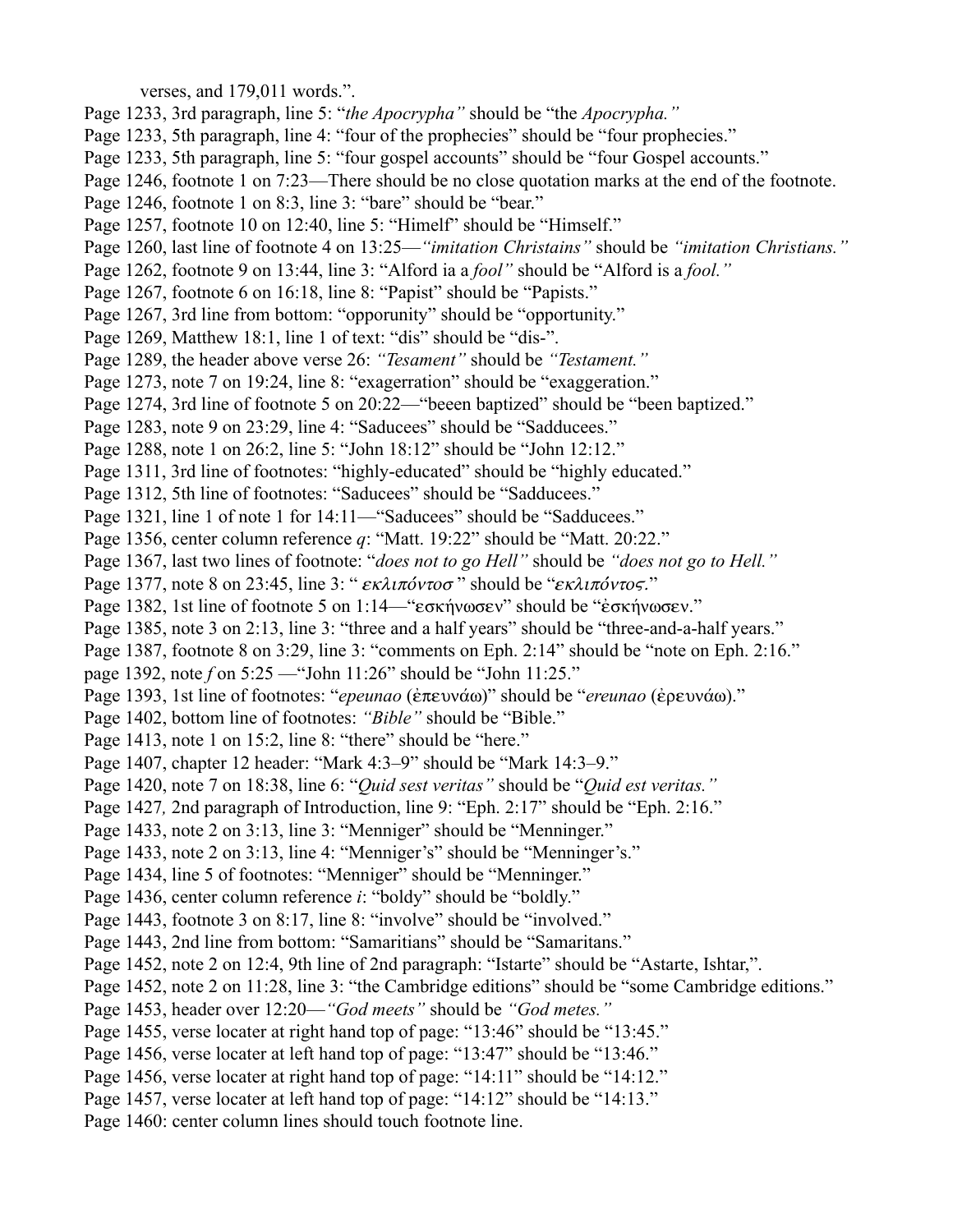- Page 1460, footnote 1 on 16:3, line 6: *"affect"* should be *"effect."*
- Page 1469, center column reference *b* should be: "On June 29, 1974, a four-year-old girl fell 156 feet from the dome of St. Peter's Basilica in Rome. The Pope prayed for her, but she stayed dead."
- Page 1470, remove "(see App. 118)" from center column reference *f*.
- Page 1472, note 1 on 21:28, line 3: "Tse-Tung's" should be "Tse-tung's."
- Page 1480, center column reference *a* should read: "In this chapter, we learn the need for labor and patience, the variety of fellow travelers who accompany us, the certainty of hardships and perils, the value of sacrifice and a sure anchor, and the infallible promise of safe arrival."
- Pages 1484–1509: throughout the entire book of Romans, the dates at the tops of the pages should be "A.D. 60."
- Page 1487, note 1 on 2:1, line 3: "Lord they" should be "Lord, they,"
- Page 1494, note 5 on 6:23, line 1: "Emmit Fox" should be "Emmet Fox."
- Page 1497, line 5 of note 6 on 8:22—"Bishop Berkely" should be "Bishop Berkeley."
- Page 1497, 10th line from bottom: "**'them who are called'**" should be "**'them who are the called'**."
- Page 1499, line 8 of note 2 on 9:22—"decress" should be "decrees."
- Page 1504, note 1 on 13:1, line 2: "Tse-Tung" should be "Tse-tung."
- Page 1508, note 4 on 16:7, line 1: "**Junio**" should be "**Junia**."
- Page 1521, note 1 on 11:1, line 3: "A' Kempis" should be "à Kempis."
- Page 1534, header above 2 Corinthians 4:8—"*Paul's*" should be "*Paul*."
- Page 1559: the heading, above Ephesians 5:21 should be above 5:22.
- Page 1559, note 1 on 5:23, line 1: "eight" should be "nine."
- Page 1559, bottom line of footnotes—add: "9) It is redeemed like *Ruth* (see notes on Ruth 4:7, 11).
- Page 1561, verse 1: "ser" should be "ser-."
- Page 1562, Philippians 2:1—"any con" should be "any con-".
- Page 1576, line 1 of note 1 on 1:8—"Avent" should be "Advent."
- Page 1577, 15th line from bottom: *"Vicarius Fili Dei"* should be *"Vicarius Filii Dei."*
- Page 1581, footnote 2 on 2:5, line 4: "prefect" should be "perfect."
- Page 1581, 2nd line from bottom: *"poltiical"* should be *"political."*
- Page 1582, bottom line: "over eighteen" should be "over eighteen,".
- Page 1589, note 2 on 2:10, line 3: "Of course Paul" should be "Of course, Paul."
- Page 1589, 2nd line from bottom: "born again that" should be "born again, that."
- Page 1590, 3rd line in footnote 4 on 2:15—there should be a space between "Bible" and "(cf. note."
- Page 1591, note 3 on 3:15, line 5: "comments on 2 Tim. 4:4" should read "'Traditions' listed in App. 59."
- Page 1592, note 3 on 4:11, line 5: "imprisonment Mark" should be "imprisonment, Mark."
- Page 1594, note 2 on 1:12, line 4: "Spirit they" should be "Spirit, they."
- Page 1595, 3rd line of footnotes: "Matt. 21:2" should be "Matt. 21:5."
- Page 1598, line 3 of Introduction: "King James" should be "*King James*."
- Page 1598, last line of 2nd paragraph in Introduction: "anonymous" should be "Anonymous."
- Page 1602: verse locater at right hand top of page should be 5:3.
- Page 1602, note 1 on 4:12, line 1: "*'Bibliotatry'*" should be "*'Bibliolatry."*
- Page 1603: verse locater at left hand top of page should be 5:4.
- Page 1603, note 1 on 5:8, line 4: "Of course it's" should be "Of course, it's."
- Page 1606: verse locater at right hand top of page should be 8:8.
- Page 1607: verse locater at left hand top of page should be 8:9.
- Page 1608: verse locater at right hand top of page should be 9:25.
- Page 1609: verse locator at left hand top of page should be 9:26.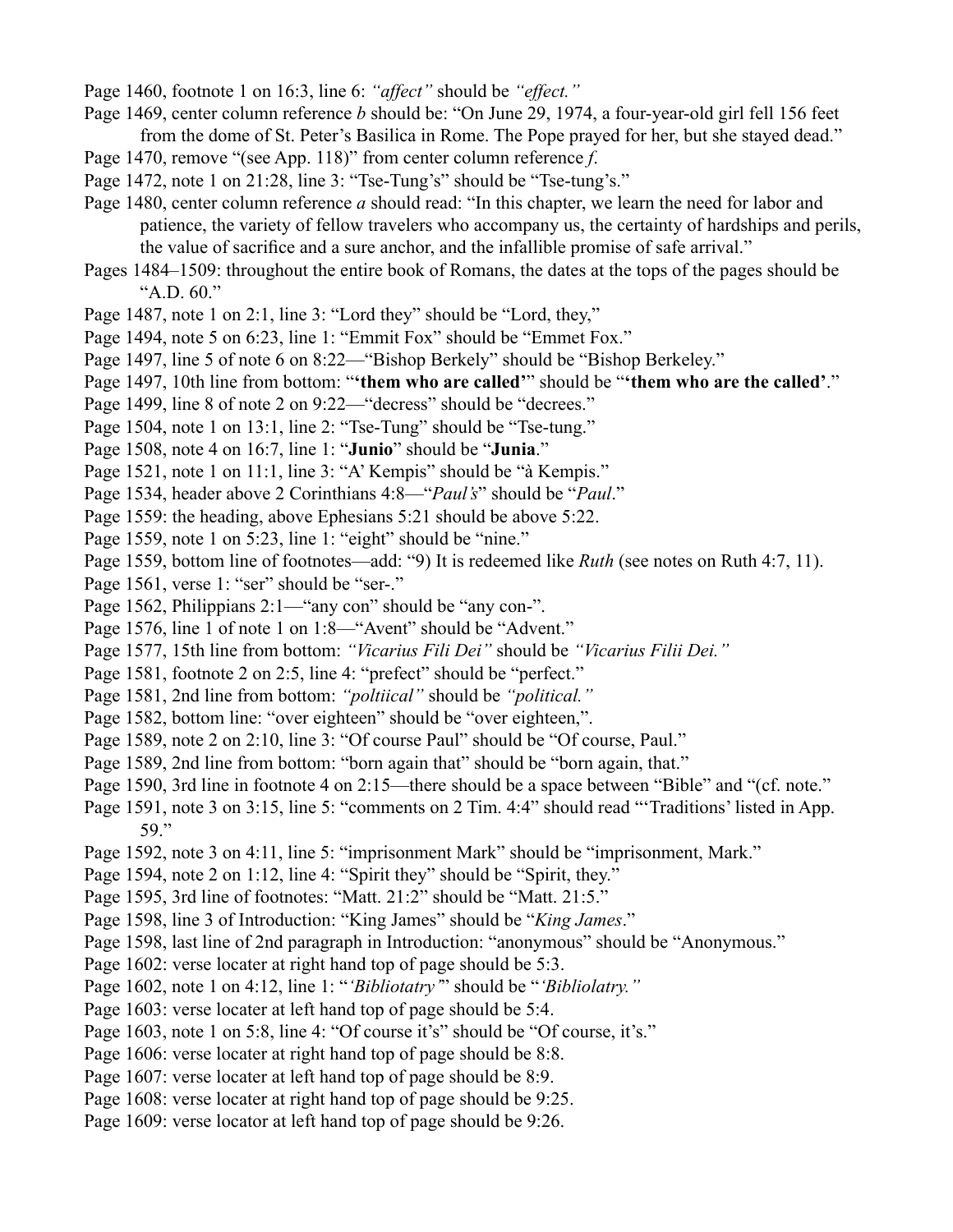- Pages 1611–1616, the pagination has been changed so that footnote 2 of 12:16 starts on the same page as its superscript in the text, and so that the second column of text on page 1615 does not run into the footnotes.
- Page 1612, 2nd line from bottom: ""original Greek,' don't" should be ""original Greek' don't."
- Page 1614, verse locater at right hand top of page should be "12:17" after corrections.
- Page 1615, verse locater at left hand top of page should be "12:18" after corrections.
- Page 1616, center column reference *p*: "Phil. 4:15–18" should be "Phil. 4:14–18."
- Page 1621, note 1 on 4:1, line 2: "Tse-Tung" should be "Tse-tung."
- Page 1623, note 1 on 1:2, line 3: "verse election" should be "verse, election."
- Page 1633, line 9 of Introduction: "result the" should be "result, the."
- Page 1635, note 3 on 2:23, line 7: "fiteen" should be "fifteen."
- Page 1636, 2nd line from bottom: "Doctrinally verses" should be "Doctrinally, verses."
- Page 1638: "miniscule manuscript 629" on line 5 and "miniscule manuscript 61" on line 6 should both be italicized.
- Page 1638, 4th line from bottom: "*'Johannine Coma*'" should be "' *Johannine Comma'*."
- Page 1643, last line of 2nd paragraph: "Postmillenial" should be "Postmillennial."
- Page 1646, 2nd line from bottom: "A.D. 74" should be "74 B.C."
- Page 1647, third line of footnote 1 on 3:1—"(Sardis)" should be "(Thyatira)."
- Page 1652, line 9 of footnotes—"4:7" should be "4:17."
- Page 1653, note 2 on 8:13, line 1: " $\alpha \gamma \gamma \epsilon \lambda \omega$ " should be " $\alpha \gamma \gamma \epsilon \lambda \omega$ ."
- Page 1655, 7th line from bottom: "Moreover the" should be "Moreover, the."
- Page 1660, note 1 on 14:11, line 1: "προσκυνοῦντεσ" should be "προσκυνοῦντες."
- Page 1672, no. 23: "Santa Clause" should be "Santa Claus."
- Page 1673, no. 116: The word "Exodus" should be justified with the words above and below it.
- Page 1674, line 3 under Appendix 1: "Genesis 20:13, 35" should be "Genesis 20:13, 35:7."
- Page 1678, 2nd line from bottom: "Luke 15:7" should be "Luke 15:27."
- Page 1678, 1st line in Appendix 6: "**'Mannaseh'**" should be " **Manasseh'**."
- Page 1678, 1st line of 4th paragraph in Appendix 6: "**'Mannaseh'**" should be " **Manasseh'**."
- Page 1678, bottom line: "'the parting of the ways'" should not be in bold font since it is not a direct Scripture quote.
- Page 1679, line 5: "Psalm 8:5" should be "Psalm 8:2.
- Page 1679, line 10: "Pslam" should be "Psalm."
- Page 1679, line 30: **"sour grapes"** should not be in bold font since it is not a direct Scripture quote.
- Page 1679, line 32—"Habakkuk 1:1" should be "Habakkuk 1:11."
- Page 1679, 20th line from bottom: "Hebrews 5:7" should be "Hebrews 5:7; Luke 22:44."
- Page 1680, line 21: "Jail House" should be "Jailhouse."
- Page 1682, line 4: "1 Chronicles 23" should be "1 Chronicles 25."
- Page 1682, line 7: "1 Chronicles 23" should be "1 Chronicles 25."
- Page 1682, line 16: "2, Kings 18:26" should be "2 Kings 18:26."
- Page 1683, line 8: "'Mohammed Ali'" should be "'Muhammed Ali'."
- Page 1683, line 9: "Allbanian" should be "Albanian."
- Page 1683, 5th line above Appendix 10: "Adolph" should be "Adolf."
- Page 1684, 4th line from bottom: "patterened" should be "patterned."
- Page 1685, "History of the Conspirators," point E, lines 3–5 should read: "and the USA are no. 1, England and western Europe no. 2, Japan and the Pacific islands no. 3, Australia and South Africa no. 4, eastern Europe and Russia no. 5, Central and South America no. 6, the Middle East and North Africa no. 7, western and central Africa no. 8, India and Indochina no. 9, and China no. 10. (see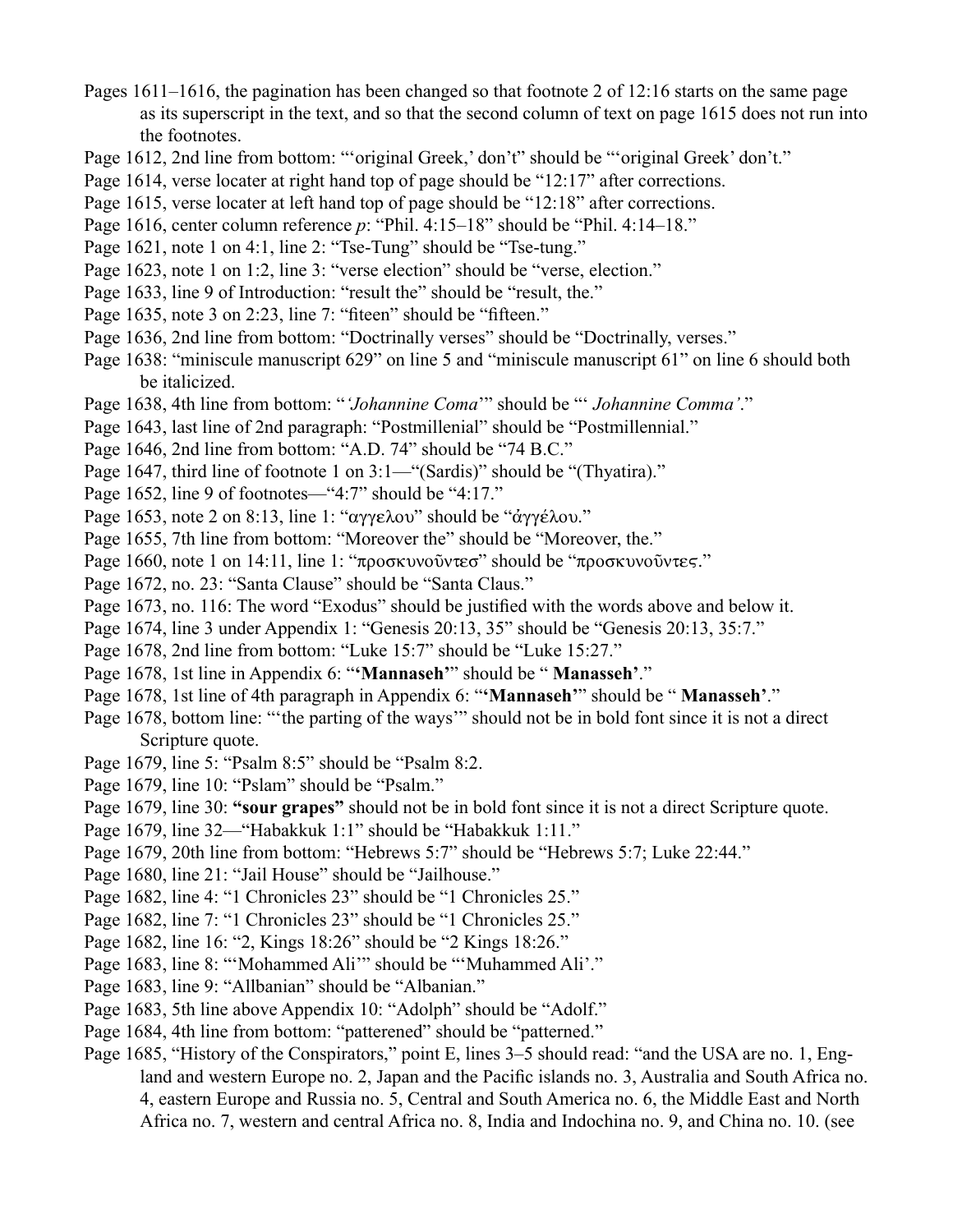the ten".

- Page 1686, line 9 of Appendix 11: "Zech. 14:1–9" should be "Zech. 14:16–19."
- Page 1686, line 12 of Appendix 11: "Zechariah 14:1–9" should be "Zechariah 14:16–19."
- Page 1691, line 13: "only *only child"* should be "only *one child.*"
- Page 1691, 3rd paragraph should read: "Look at the population statistics below. With only .01 percent growth annually, starting in  $1,000,000$  B.C., there would have been  $2x10^{43}$  (that's 2 with 43 zeros after it) people on earth by the time of Christ (Vance Ferrell, *Evolution Handbook,* 2001, pg. 156)."
- Page 1692, line of Appendix 13: "Exodus 13:14" should be "Exodus 13:4."
- Page 1692, last sentence under "The Population" should read: "Without the Flood, there would have been 2.7 billion people per square foot of land after 5,000 years of human history (Whitcomb and Morris, *The Genesis Flood,* 1961, pg. 398).
- Page 1693, 2nd line above "Seasons in Palestine": "Yom Kippor War" should be "Yom Kippur War."
- Page 1694, "Countries in Debt": three more zeros should be added to the debts of America, Mexico, and Brazil to put their debts in the trillions of dollars.
- Page 1694, No. 5 under "The Richest Countries" should be "Iceland."
- Page 1695: "The Millionaire Christians" should be "The Millionaire Christians (ministry income)."
- Page 1696, Appendix 16, paragraph 3, line 5: "*Exodus 20:36*" should be "*Exodus 20:3–6*."
- Page 1696, Appendix 16, paragraph 3, line 6: "*Decaloague"* should be "*Decalogue*."
- Page 1697, line 11 should be removed since it duplicates the information in line 8.
- Page 1698, line 20 under "Modern Popes": "toether" should be "together."
- Page 1698, line 31 under "Modern Popes": "*(not the Jews!]"* should be "[*not the Jews!*]."
- Page 1700, 4th line from bottom: "Job 4:1" should be "Job 4:15.
- Page 1701, line 2—"31:45" should be "31:4–5."
- Page 1702, last line of 2nd paragraph: "Jean Dixon" should be "Jeane Dixon."
- Page 1702, line 5 of 6th paragraph: "Applemann" should be "Appleman."
- Page 1702, line 5 of 6th paragraph: "Harod" should be "Harold."
- Page 1702, line 5 of 6th paragraph: "Green" should be "Greene."
- Page 1702, line 6 of 6th paragraph: "Ironsides" should be "Ironside."
- Page 1705, top seven lines: numbers 2–8 should be justified by the decimals after the numbers.
- Page 1705, line 16: "6,0000" should be "6,000."
- Page 1706, line 1: "Pittsburg" should be "Pittsburgh."
- Page 1706, line 2 under "Scientists who insist on Intelligence behind Creation": "Chief of Justice" should be "Chief Justice."
- Page 1706, 4th line under "Why You Shouldn't Trust Any Scientist": "galcium" should be "calcium."
- Page 1708, under "Mount of Transfiguration," 10th line from bottom: "Moses" should be in the first column.
- Page 1710, 17th line from bottom: "The Principle Editions" should be "The Principal Editions."
- Page 1712, last line of "Champions of the 'Traditional Text'": "*Bible"* should be "Bible."
- Page 1712, line 8 of "Champions of the Holy Bible": "Lester Pyle" should be "Lester Roloff, Hugh Pyle."
- Page 1713, Section A under Associations, line 4: "Adolph" should be "Adolf."
- Page 1713, line 3: "lead" should be "led."
- Page 1713, line 7 under "'The' Greek Text": "*Taverner* 1539)" should be "*Taverner* (1539)."
- Page 1715, line 10: "priesthod" should be "priesthood."
- Page 1716, 6th line from bottom: "worken" should be "workmen."
- Page 1717, 1st line under "Transcendentalism": "Maheshi" should be "Mahesh."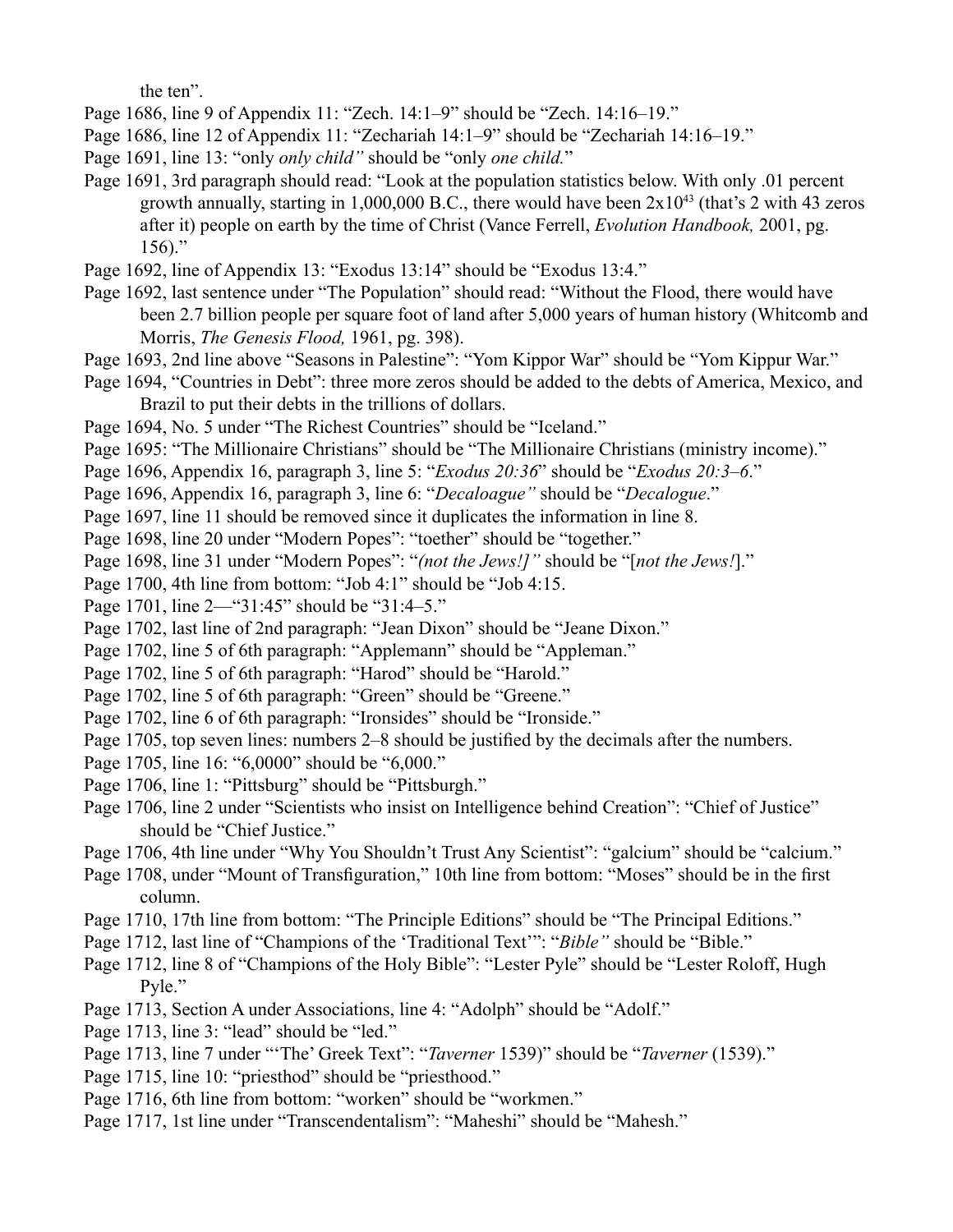- Page 1721, line 15: "(Rev. 21:4)" should be "(Rev. 21:21)."
- Page 1721, line 16: "(Acts 1:13, 26)" should be "(Exod. 1:2–5)."
- Page 1721, line 17: "*breastplace"* should be "*breastplate."*
- Page 1721, 18th line from bottom: "equalling" should be "equaling."
- Page 1721, line 21: "(Rev. 21:4)" should be "(Rev. 21:19–20)."
- Page 1721, 14th line from bottom: "critis" should be "critics."
- Page 1722, line 15: "Levitucs" should be "Leviticus."
- Page 1723, line 21: There should be only one period at the end of the sentence.
- Page 1723, line 30: There should be only one period at the end of the sentence.
- Page 1727, line 5 under "The goal of 'science'": "three and a half miles" should be "three-and-a-half miles."
- Page 1724, No. 1 under Appendix 27: "*Man's Origen"* should be *"Man's Origin."*
- Page 1728, line 1 of Appendix 29: "Naturaliam" should be "Naturalism."
- Page 1729, 13th line from bottom: "Neitzsche" should be "Nietzsche."
- Page 1730, line 1 under "Sabbatical Cycles to the Second Advent": "suppposed" should be "supposed."
- Page 1732, line 14: "Roosevent" should be "Roosevelt."
- Page 1732, line 15: "'Slick Willy'" should be "'Slick Willie'."
- Page 1732, 2nd line under "Hindu Gods": "Siva" should be "Shiva."
- Page 1734, 4th line from bottom: "re-enactded" should be "re-enacted."
- Page 1738, line 5 under "**'Jehovah'** Seven Times in the *Authorized Version"*: "Psalme 83:18" should be "Psalm 83:18."
- Page 1743, line 5: There should be close quotation marks after "qualified."
- Page 1743, line 7 under Appendix 37: "313" should be "13."
- Page 1751, 3rd line from bottom: the quotation mark after "Laws" should be removed.
- Page 1753, 12th line from bottom: "'*sevants'*" should be "*'servants'*."
- Page 1754: the beginning of the 4th paragraph on page should be justified with the beginnings of previous paragraphs.
- Page 1757, line 30: "at to *what Septuagint text"* should be "as to *what Septuagint text."*
- Page 1758, 21st line from bottom: "Adolph" should be "Adolf."
- Page 1758, 19th line from bottom: "A, B, C" should be italicized.
- Page 1758, bottom line: "Septuagint" should be italicized.
- Page 1760, line 4 under "Rotten Translations if You Omit Italics": there should be a close quotation mark after "*earth."*
- Page 1761, line 13: "Jean Dixon" should be "Jeane Dixon."
- Page 1763, line 13: "Jesus and Christians" should be "Jews and Christians."
- Page 1763, line 24: *"defied"* should be *"deified."*
- Page 1765, point 11: "Trees are now growing in forests" has been changed to "Forests of trees are now growing."
- Page 1766, 18th line from bottom: "April 9, 1982" should be "April 9, 1682."
- Page 1770, 9th line from bottom: "You can't cross a small puddle in jumps" should be "You can't cross a large puddle in small jumps."
- Page 1779, point 6: there should be a period (.) after "priest."
- Page 1780, line 34: "'Prophets'" should be "'Prophets''.'"
- Page 1782, line 3: "to turn down" should be "to burn down."
- Page 1786, line 5 under Appendix 64: "Willy" should be "Willie."
- Page 1794, line 4 under "The Grouping of Biblical Books (see App. 25)": "Lamentation" should be "Daniel."